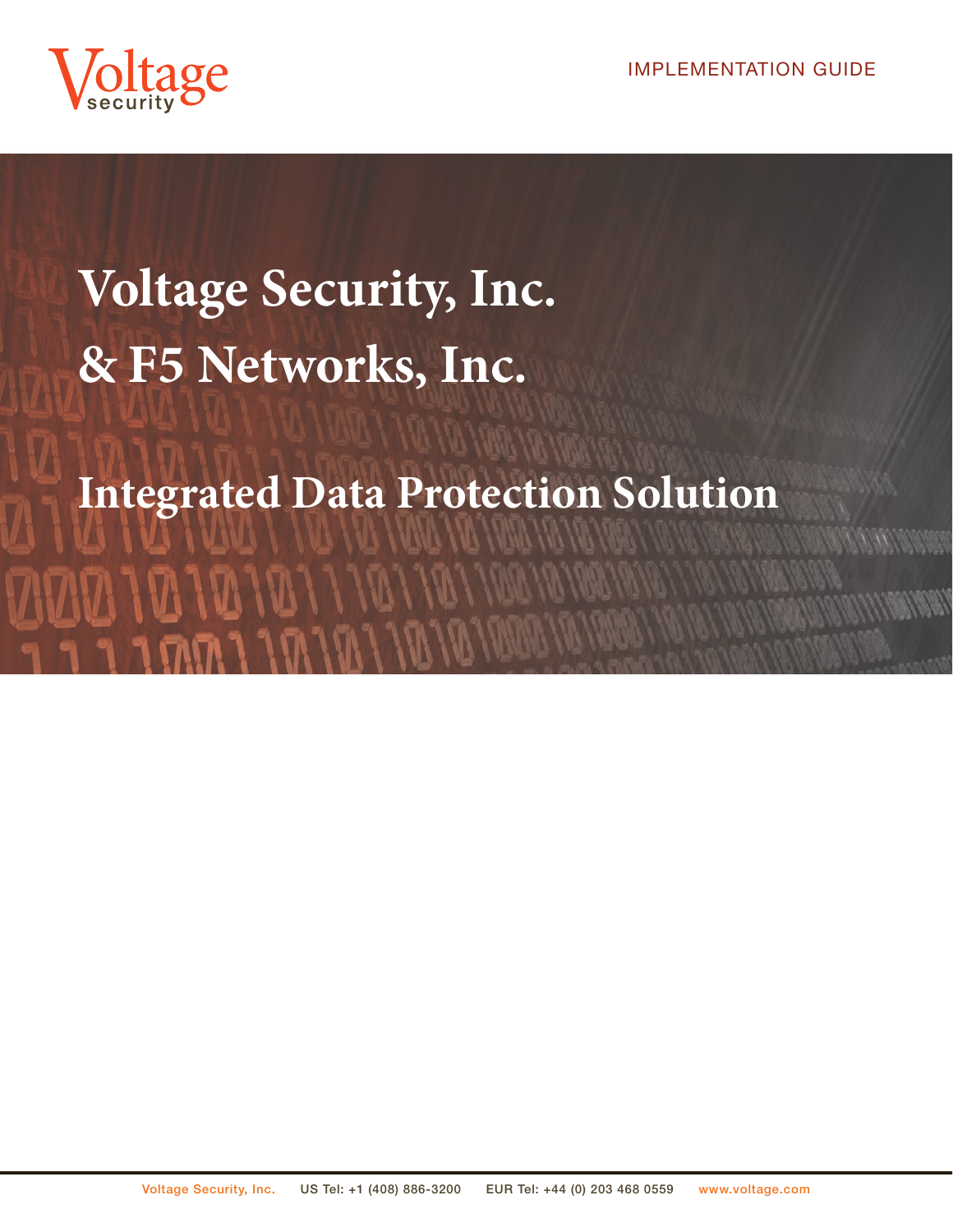

# **Table of Contents**

| <b>Introduction</b>             |                |
|---------------------------------|----------------|
| <b>Product Requirements</b>     | $\overline{4}$ |
| <b>Audience</b>                 | $\overline{4}$ |
| <b>Architecture and Process</b> |                |
| <b>Architecture Description</b> | 5              |
| <b>Process Description</b>      | 5              |
| <b>Implementation Details</b>   |                |
| <b>Extractor F5 iRule</b>       | $\overline{7}$ |
| <b>Coding Example</b>           | 8              |
| <b>Encryptor F5 iRule</b>       | 10             |
| <b>Coding Example</b>           | 10             |
| <b>References</b>               | 12             |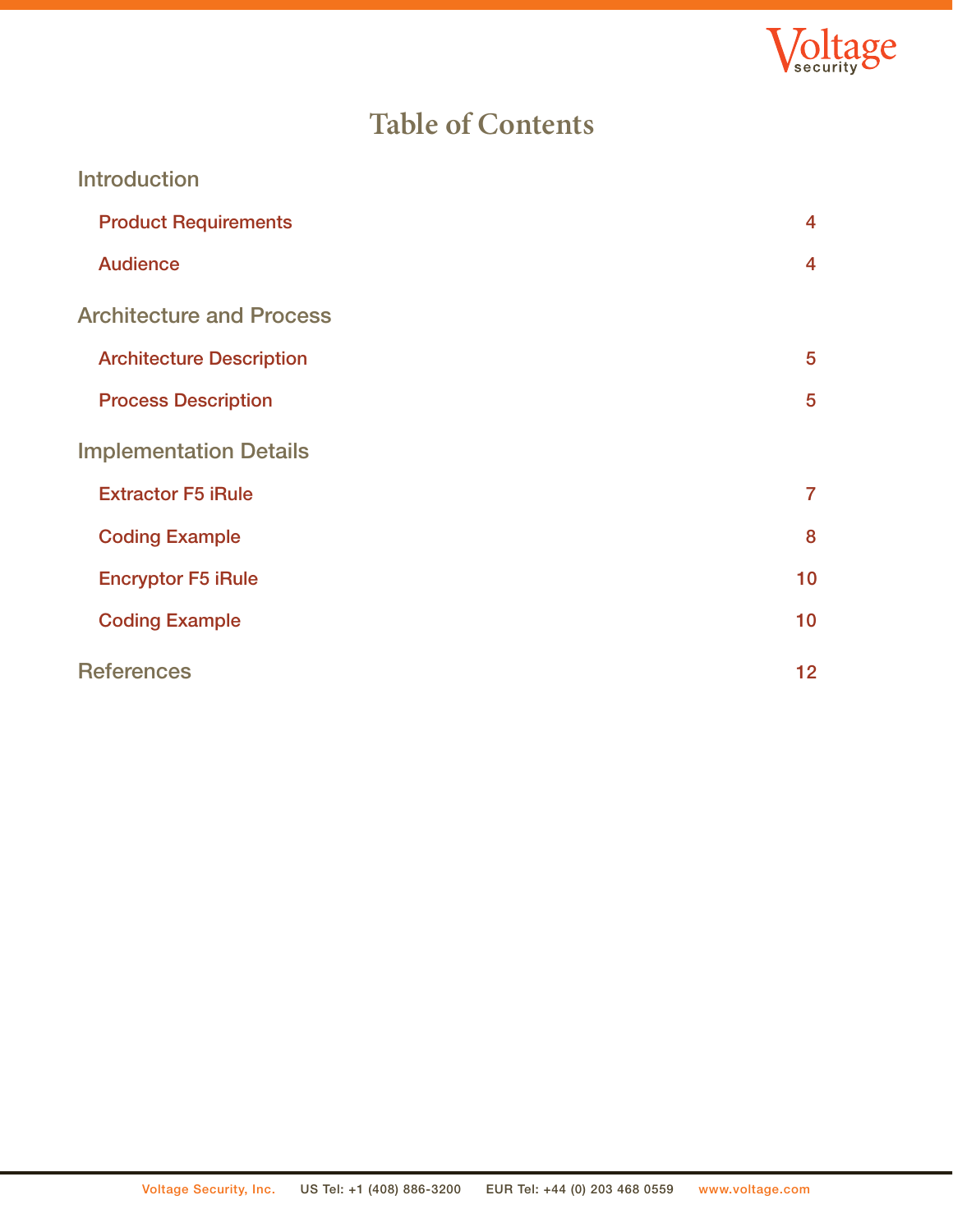

## **Introduction**

The combination of F5 Networks® BIG-IP® Local Traffic Manager™ and Voltage SecureData™ enables data protection to take place on demand at the point sensitive data passes into a network or from application to application.

For industries subject to security audits, such as PCI DSS, this is a big benefit as data protection takes place at the edge or ingress point to the enterprise and has the effect of reducing the exposure of live and regulated data on the internal IT network. This can significantly reduce the cost and complexity of audit. Moreover, the implementation of the combined solution is relatively simple with the benefit of short time to value.



Voltage SecureData and F5 BIG-IP LTM®: Real-time Protection

This Implementation Guide describes the process for integrating Voltage SecureData application programming interface (API) with F5's BIG-IP Local Traffic Manager. The F5 BIG-IP LTM traffic manager will be set with a policy to look for a specific HTML page and payload and F5 iRules® to transform data elements of the page on the fly to a de-identified and protected form.

The solution provides a data de-identification services at the network layer, while processing a Hyper Text Transport Protocol (HTTP) request. Thus the solution can be used with all application server types, including but not limited to ASP, DHTML, DO, JSP and PHP server types, without modifying the web application itself. A further benefit of encrypting sensitive data at the point of entry is this process greatly reduces the scope and cost of audits required by security regulations, such as PCI.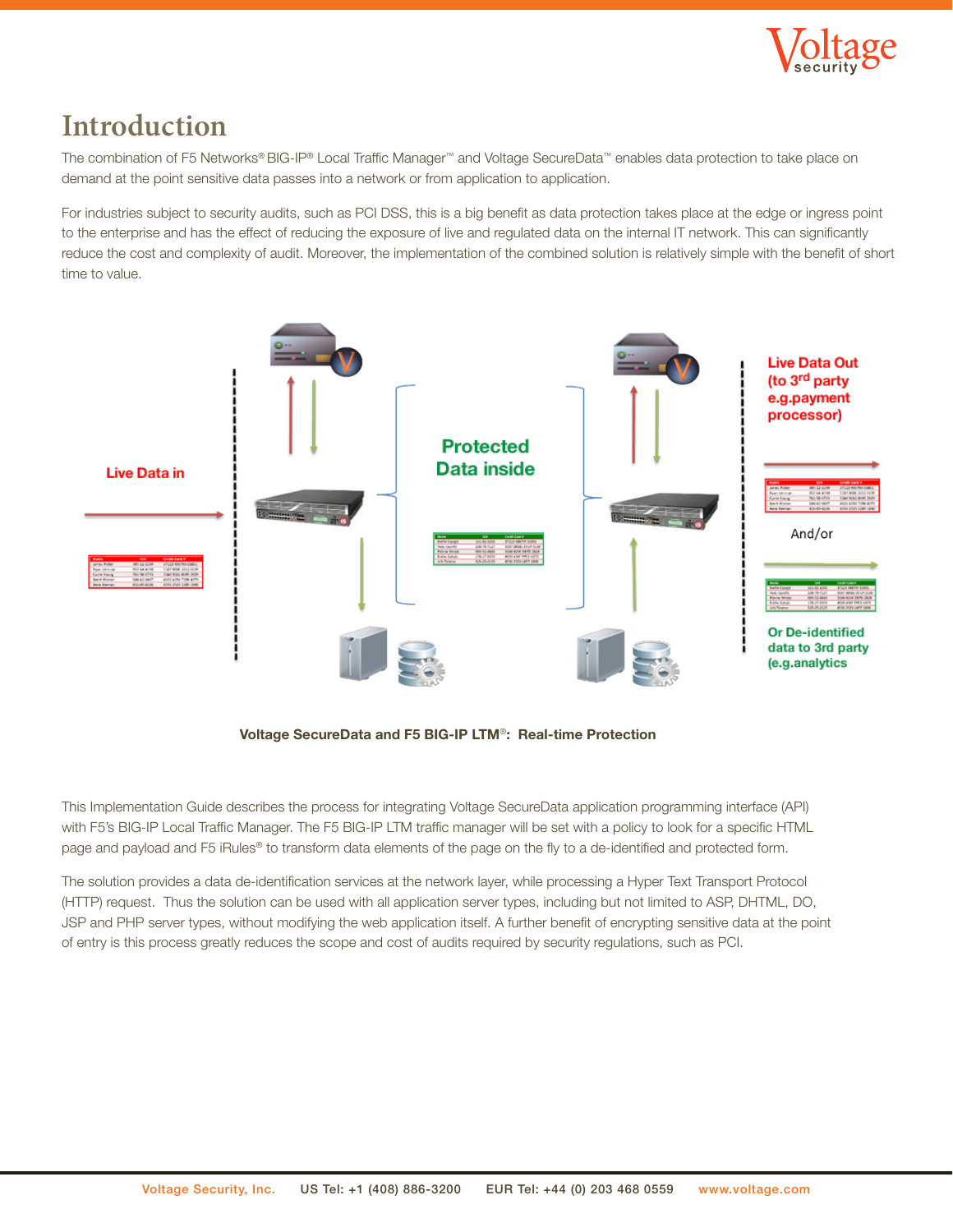

#### **Product Requirements**

F5 Networks BIG-IP Local Traffic Manager, version 11.0 or later. Voltage SecureData Enterprise, version 5.0 or later.

## **Audience**

The intended audience for this Solution Implementation Guide is system integrators needing to implement the solution. This document assumes a basic familiarity with the installation and setup of F5 BIG-IP LTM and F5 iRules.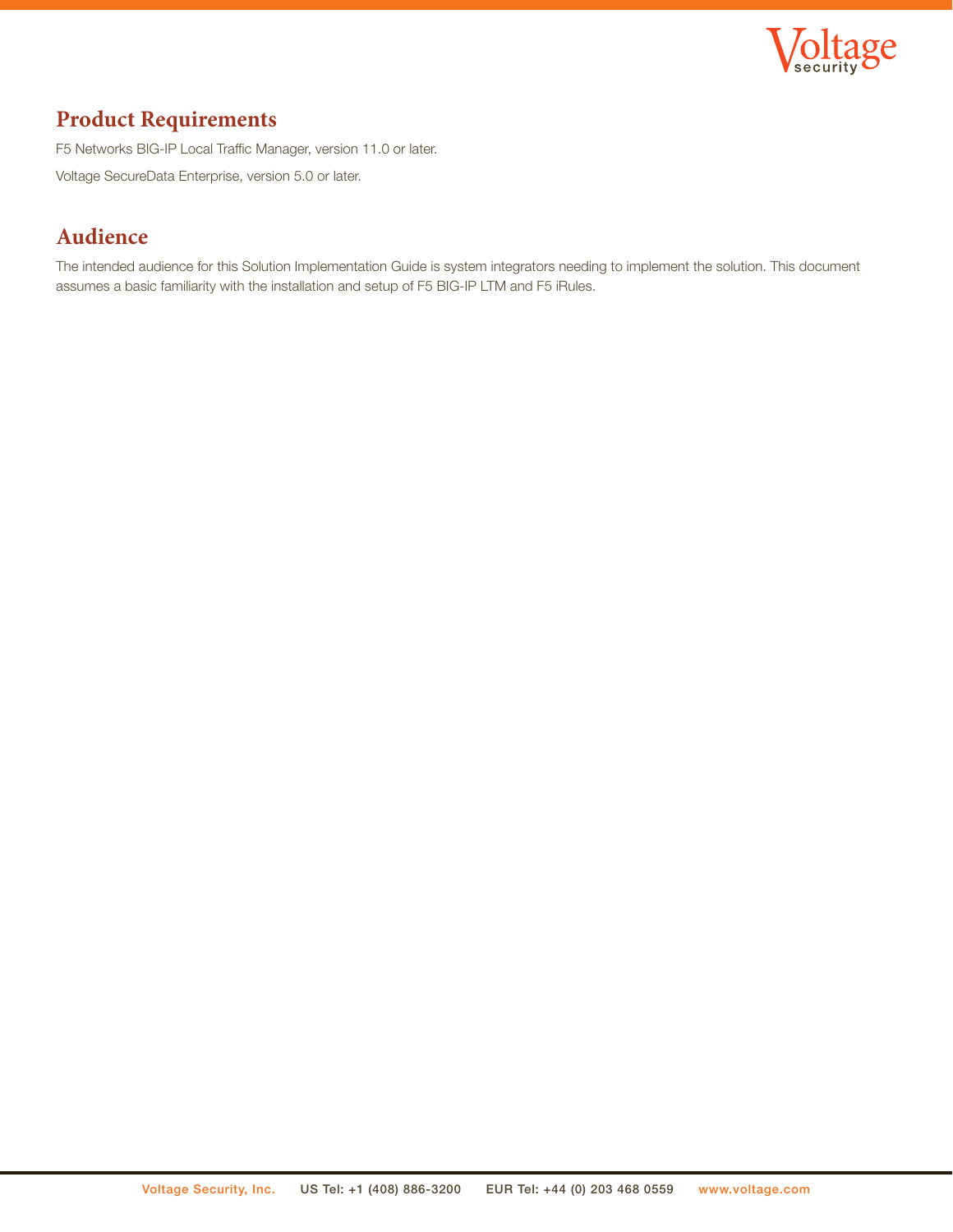

## **Architecture and Process**

This section describes the solution's general architecture as well as a process with detailed activities. A diagram of this process is included for reference.

## **Architecture Description**

This solution assumes the use of F5 BIG-IP Local Traffic Manager version 11.0 or later in conjunction with the Voltage SecureData Appliance version 5.0 or later. The F5 BIG-IP LTM allows creation of virtual servers that manipulate HTTP traffic, while the Voltage SecureData Appliance provides encryption services.

Normally a system integrator creates a virtual server using the F5 BIG-IP LTM to manage traffic to and from a web application. With this solution, this first virtual server executes an F5 iRule to extract sensitive data from incoming HTTP requests.<sup>1</sup> We refer to this virtual server and its corresponding F5 iRule as the extractor.

Specifically for this solution, an integrator provisions a second F5 BIG-IP LTM virtual server to process encryption requests. This second virtual server runs an F5 iRule that reformats HTTP requests generated by extractor F5 iRule into SOAP requests processed by the Voltage SecureData Appliance.<sup>2</sup> We refer to this virtual server and its corresponding F5 iRule as the encryptor.

#### **Process Description**

The two F5 BIG-IP LTM virtual servers described above together execute a process to encrypt data at the point of entry. This process has six activities which are detailed below. See the following page for a diagram of the overall process illustrating these six activities.

- 1. When an end user submits a web form, the corresponding web browser generates an HTTP request.
- 2. The extractor, designated Web\_Server\_443 in the diagram, parses the incoming request. If the request contains sensitive information, such as a credit card number, the extractor creates a sideband connection to issue a HTTP GET request, passing the sensitive data as a parameter. At this time, the extractor blocks pending a response to this request.
- 3. The encryptor, designated Tokenization\_vs in the diagram, receives this request and translates it into SOAP format, which is accepted by the Voltage SecureData Appliance. The encryptor also blocks pending a response to this SOAP request.
- 4. The Voltage SecureData Appliance responds with encrypted data per SOAP semantics in real-time.
- 5. The encryptor parses the Voltage SecureData Appliance response, generates a response to the extractor, and unblocks (continues with processing).
- 6. The extractor parses the response to its sideband request. Using the encrypted form of the sensitive data, the extractor modifies and sends the original user form submission to a target web server.

<sup>1</sup> Theoretically an F5 iRule can encrypt data in either a GET or POST request, but performance increases substantially if sensitive data is limited to POST requests.

<sup>2</sup> Theoretically it is possible to perform all of the work in one virtual server. But decoupling extraction from encryption provides more throughput.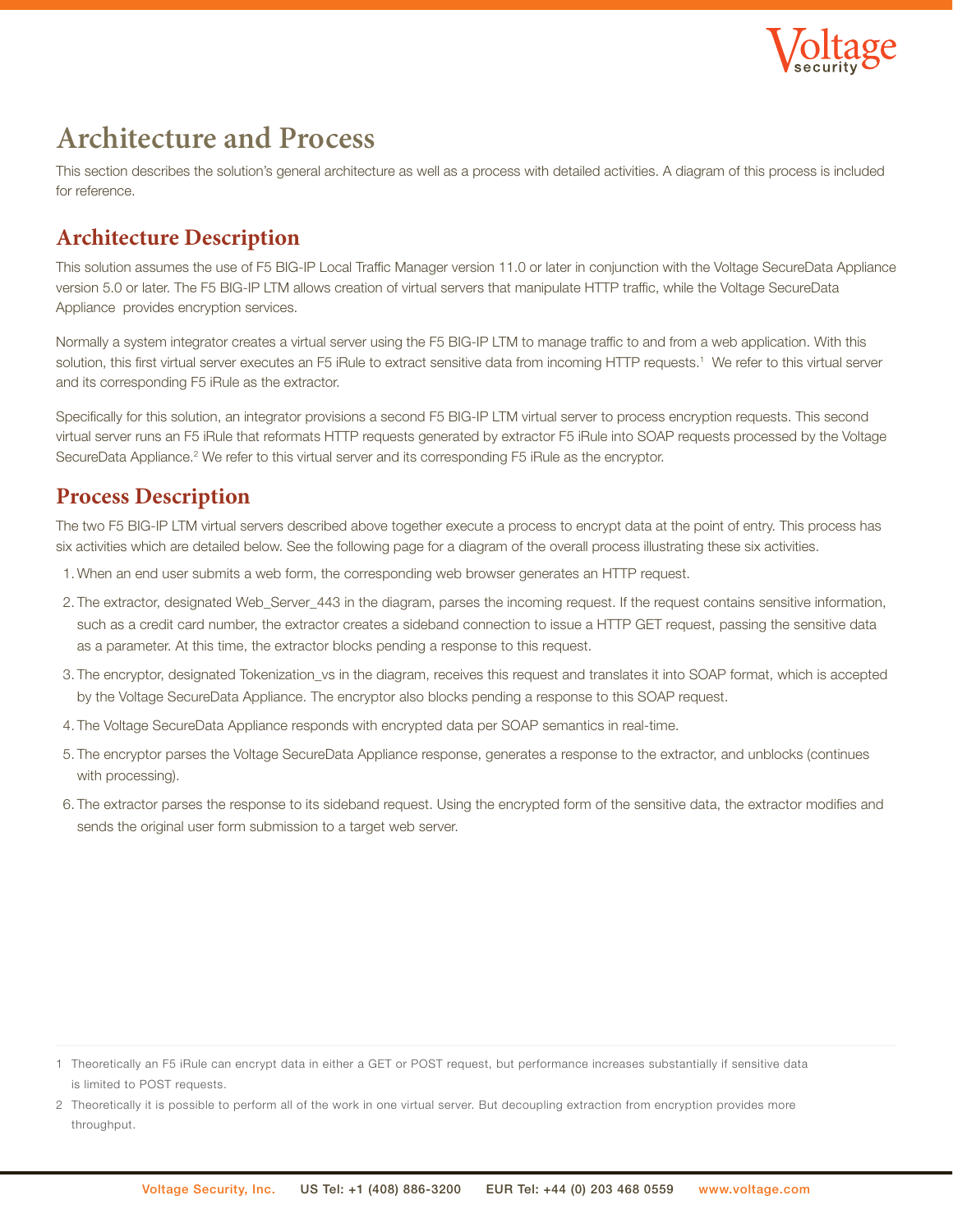



Figure 1: Architecture & Process Diagram of the F5 BIG-IP LTM-Voltage SecureData Solution

Note the final result of this process is sensitive data contained in user's original HTTP form is substituted with encrypted values prior to application server submission. Thus the application server never processes any sensitive data. Such servers now lie outside the scope of security audits.

The following section documents the processing details of the two F5 iRules used in this solution. Note one F5 iRule runs on the extractor and the other runs on the encryptor.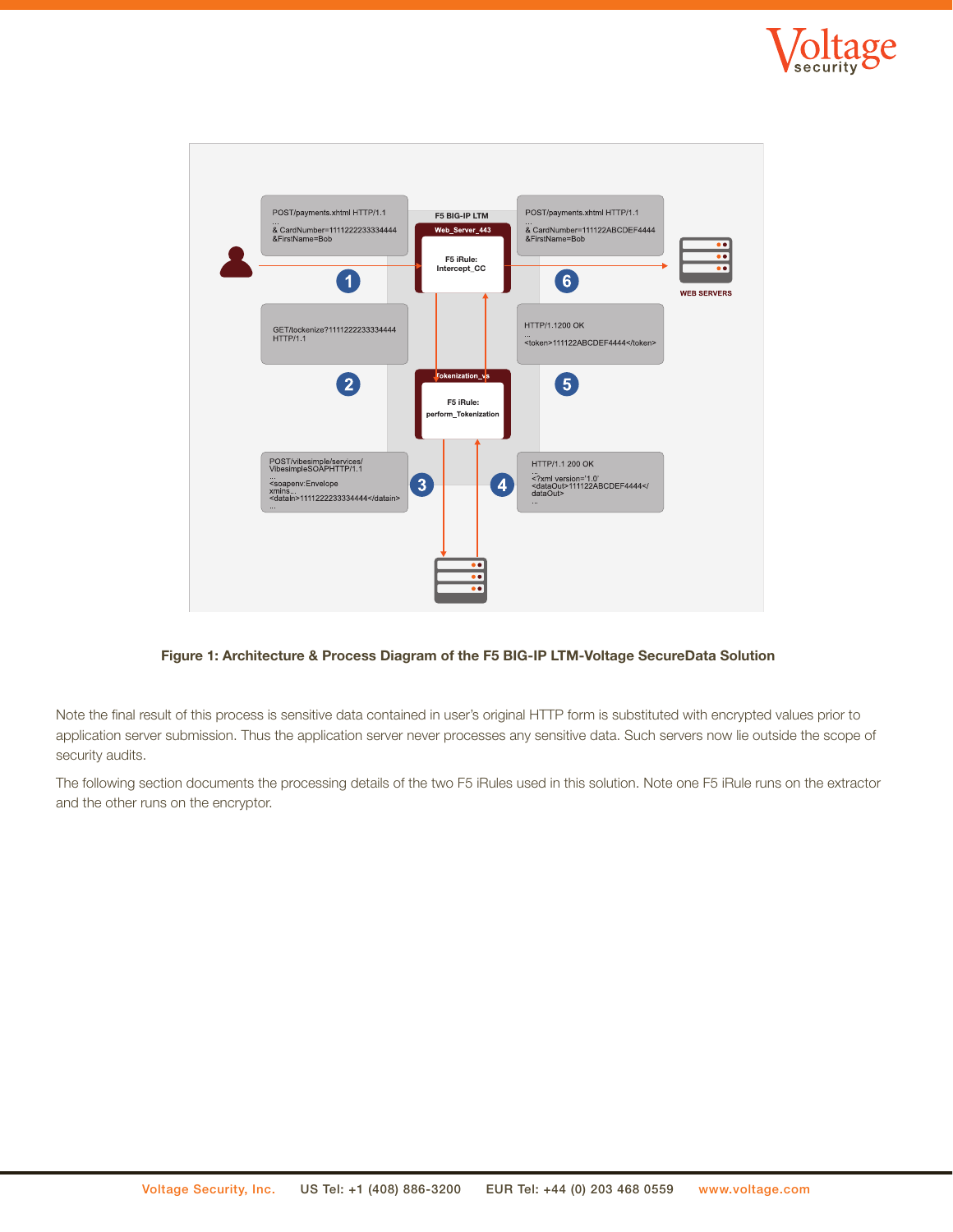

# **Implementation Details**

Since the F5 BIG-IP Local Traffic Manager (F5 BIG-IP LTM) provides resources for parsing incoming HTTP requests to manage application loading and the Voltage SecureData Appliance provides resources for sensitive data encryption, one may achieve the solution via system integration techniques. In standard F5 practice, one performs this integration by writing F5 iRules.

In its simplest form, this solution requires two F5 iRules. One runs on the F5 BIG-IP LTM virtual server that is also used for traffic management, which we refer to as the extractor, and another runs on a second F5 BIG-IP LTM virtual server specifically provisioned for data protection, which we refer to as an encryptor. This section documents the detailed design for each of these F5 iRules. Note that as a minimum, a system integrator will need to substitute our example parameters with real world values for each unique implementation.

#### **Extractor iRule**

This section describes the functions of the F5 iRule running on the extractor. We also include a coding example.

#### **Description**

The extractor F5 iRule, named Intercept\_Credit Card in this example, generates and sends a GET request to the encryptor when a page contains sensitive data. After receiving a response from the encryptor, cipher text is substituted before forwarding the page to the web application server. Pages without sensitive data are passed on without modification.

The extractor F5 iRule should have as little impact as possible on any request that is not carrying any sensitive data. Accordingly, this rule immediately returns if the request is a GET, since in this example submission of a payment page including sensitive data will always be a POST request. Also, if the target of the request does not match the URL of the page collecting sensitive data, this F5 iRule returns. This processing is done in the HTTP\_REQUEST event of the iRule, before any data has even been received.

The extractor F5 iRule parses data from POST requests and extracts credit card numbers from the form data. Note that this does create a dependency between the web form design and this F5 iRule. It is possible to extract the value using a regular expression, but this is less efficient and has a higher chance of returning a false positive.

Having found the credit card number, the data stream is split into two parts: everything before the first character of the number, and everything after the last character. These parts are held in temporary variables. Meanwhile, the extractor opens a sideband connection to the encryptor, and submits the credit card number to the encryptor for tokenization. Note in more complex setups, the extractor might also pass of the tokenization format and authentication information as parameters. But instead, we use constants for these parameters.

When the encryptor returns cipher text on the sideband connection, the response is parsed to extract the tokenized value. Then the extractor assembles a new payload from both parts parts of the original held in the temporary variables mentioned previously.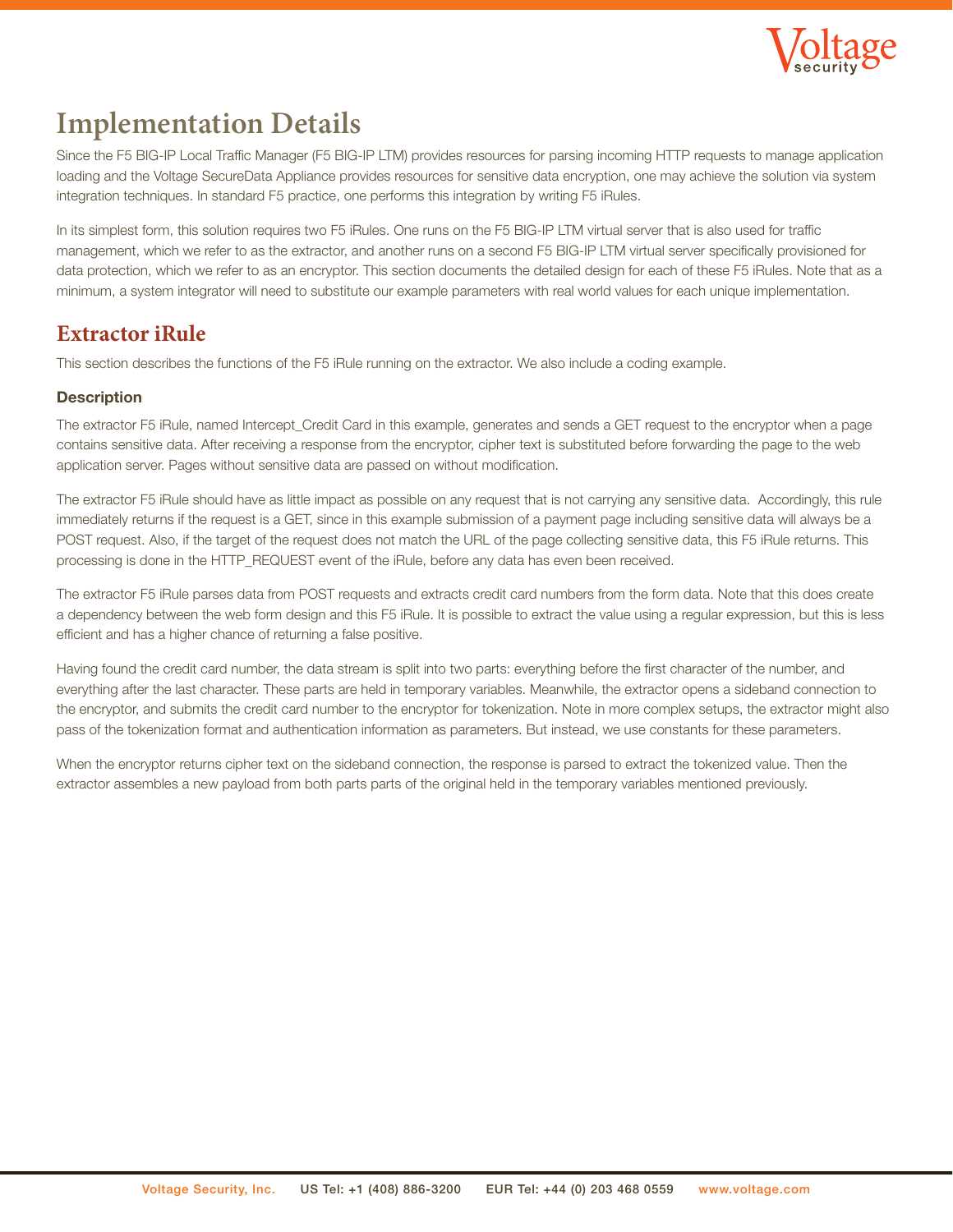

#### **Coding Example**

The following example F5 iRule implements processing for the extractor.

# Set variables that will vary by environment when RULE INIT { # The target of packets that we want this rule to act on set static::Tokenization URI "index.html"

 # The text that precedes the actual cc number set static::creditCardPrefix "cardNumber="

```
 # The length of this text
 set static::prefixLength 11
```
 # The IP address that the sideband connection should # connect from (the myaddr argument) set static::myaddr "192.168.0.100"

 # the name of the encryptor Virtual Server and to which # the sideband connection will be made set static::TokenizationVirtualServer "Tokenization vs"

 # Value to set in the Host: header of the # GET request, the destination web server set static::HostString "ws.sd.davetest.com:443"

```
 # how many times we will check the connection?
 set static::retries 100
```
 # How long each time will have before it times out, # in milliseconds? The effective timeout is the product # of the retries and the timeout variables set static::timeout 10

```
} # end when RULE_INIT
```

```
when HTTP REQUEST {
  #Ignore GET requests by immediately returning from them
   #Request will then be forwarded to application server
   #without encryption
   if {[HTTP::method] equals "GET"} { 
     return 
   }
   #Ignore POST request from non-sensitive pages 
   if {[HTTP::uri] contains $static::Tokenization_URI} {
     set Tokenize_Me 1
   } else {
     return
   }
```
This is the rule initialization section. Variable values will vary by environment. The section executes once at virtual server startup.

The processing done when a request arrives.

GET requests are ignored…

…as are requests for any URI other than the target.

Otherwise, we collect the data in the request.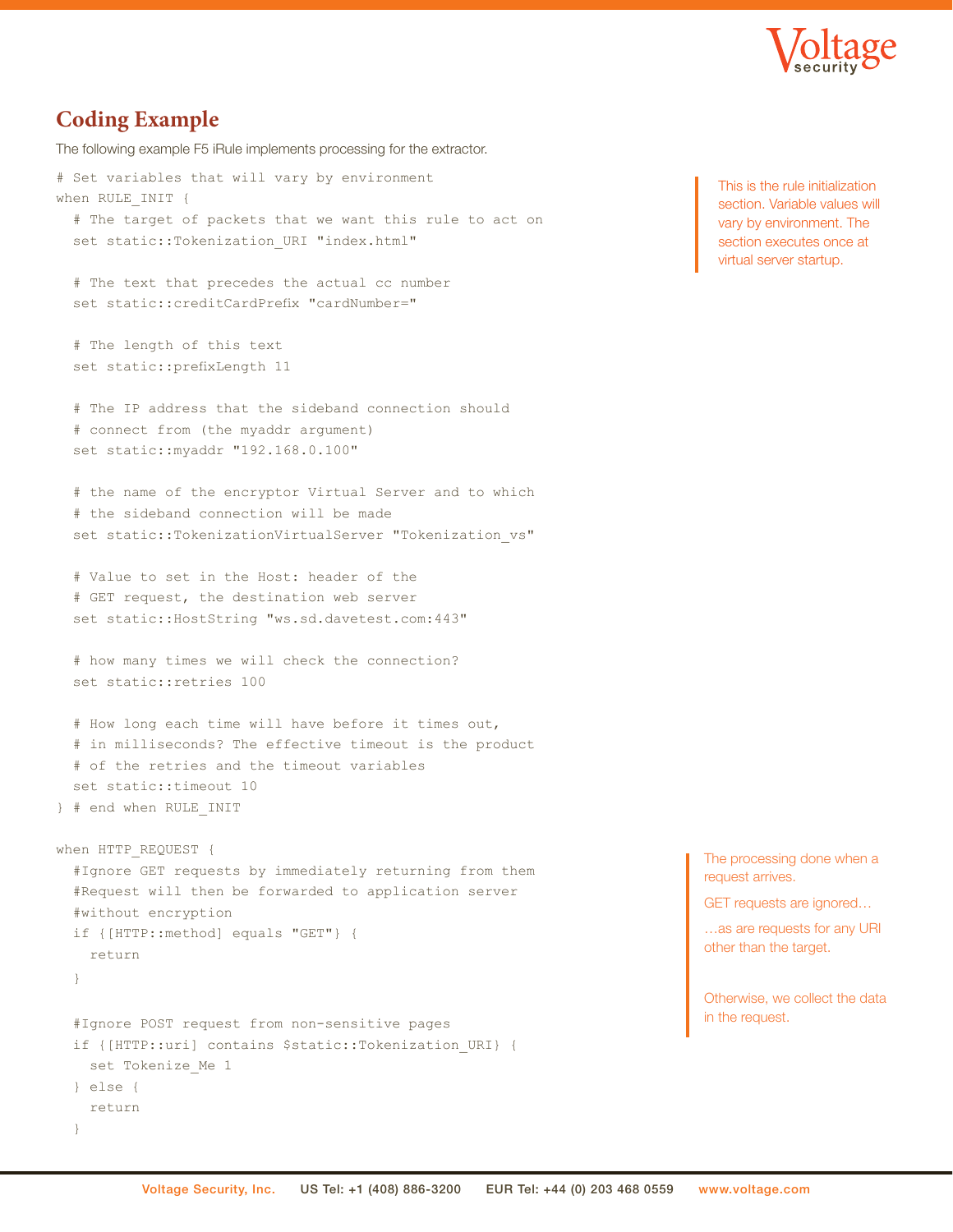

```
 #Check for Content-Length header, and then collect data
   if {[HTTP::header exists "Content-Length"]} {
     HTTP::collect [HTTP::header "Content-Length"]
   } else {
     HTTP::collect 1048000
 }
} # end when HTTP_REQUEST
when HTTP REQUEST DATA {
   #Check whether we need to process this data
   if {[info exists Tokenize_Me]} {
     unset Tokenize_Me
   } else {
   #not aimed at the payment page
   return
} #end if info exists
#Compute position of credit card number
set pos [string first $static::creditCardPrefix[HTTP::payload]]
#Quit if not found
if {not $pos} return #nothing to do
#Compute credit card parsing parameters
set startOfActualNumberPos [expr {$pos + $static::prefixLength}]
# find the credit card number
set ccNum [substr [HTTP::payload] $startOfActualNumberPos "&"]
set FirstPartOfInboundRequest [getfield [HTTP::payload] $ccNum 1]
set SecondPartOfInboundRequest [getfield [HTTP::payload] $ccNum 2]
# Build simple GET request to encrypt credit card number
set tokenizationRequest "GET /tokenize?data=$ccNum HTTP/1.1\r\nUser-
Agent: AlmostCurl!\r\nHost: ${static::HostString}\r\nAccept: */*\r\n\
r\n"
# Connect to encryptor virtual server
set TokenServer [connect -protocol TCP -myaddr $static::myaddr -timeout
100 -idle 5 -status connect_status $static::TokenizationVirtualServer]
set Token [findstr $recv_data "<token>" 7 "</token>"]
set TokenizedData "$FirstPartOfInboundRequest$Token$SecondPartOfInbound
Request"
# Optional logging statement for debugging
#log local0. "TokenizedData : $TokenizedData"
#replace existing payload
HTTP::payload replace 0 [string length [HTTP::payload]] $TokenizedData
} #end if HTTP_REQUEST_DATA
                                                                                     Code run when data has been 
                                                                                     received.
                                                                                    Now create the request that 
                                                                                    will be sent to the Voltage 
                                                                                    servers…
                                                                                    …specify where to send the 
                                                                                    request…
                                                                                    …and send it.
                                                                                    Start checking for a response 
                                                                                    from the tokenization servers.
                                                                                    Parse the token out of the 
                                                                                    response…
                                                                                    …and reconstruct the request 
                                                                                    payload, using the token
                                                                                    Check whether we need to 
                                                                                    process this data…
                                                                                    …if so, parse out the card 
                                                                                    number from the payload…
                                                                                     …and store the rest of the 
                                                                                    request that surrounded the 
                                                                                    card number.
```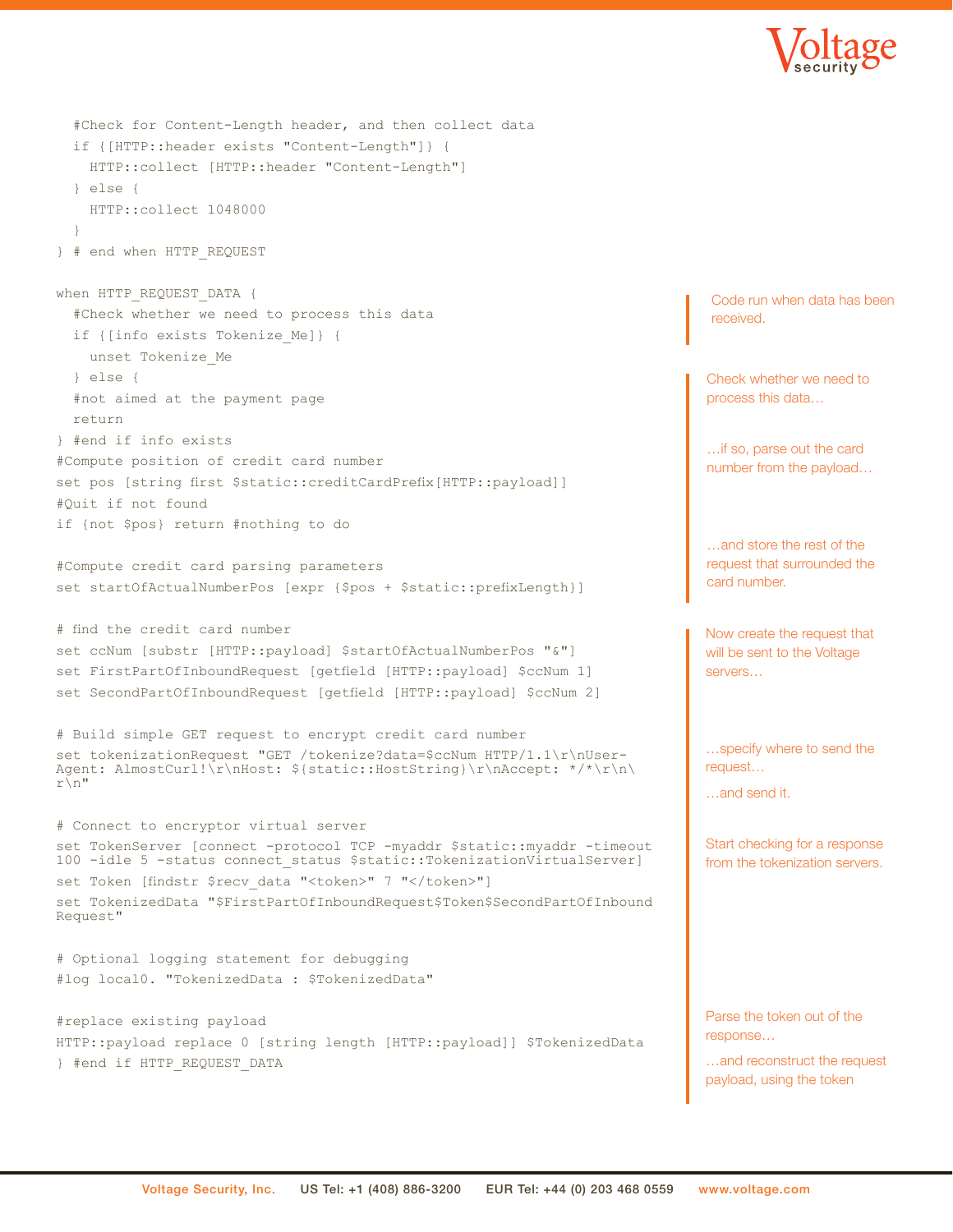

#### **Encryptor iRule**

In this section we describe the function of the F5 iRule running on the encryptor. We also present a coding example.

#### **Description**

The function of the encryptor F5 iRule, named Perform\_Tokenization in this example, is to create a SOAP request, send plain text data to the Voltage SecureData Appliance, collect cipher text from the Voltage SecureData Appliance, and return the result to the extractor.

This F5 iRule performs standard text handling and parsing functions. The only Voltage-specific part of the code is the part that creates the actual SOAP message that will be sent as a POST request to the Voltage servers.

## **Coding Example**

The following example F5 iRule implements processing for the encryptor.

```
when RULE INIT {
   # Implementation-specific parameters
   set static::identity "dave@voltage.com"
   set static::tweak ""
   set static::authmethod "SharedSecret"
   set static::authinfo "voltage123"
   set static::format "CC_Token"
} 
when CLIENT ACCEPTED {
   TCP::collect
}
when CLIENT DATA {
   if {[TCP::payload] contains "GET /tokenize?"} {
     # Optional logging for debugging
     #log local0. "Tokenization GET request" 
   } else {
    #log local0. "Some other request - let it through"
     TCP::release
     return
}#end when CLIENT_DATA
# get the query string: this what we want to encrypt
set plaintext [findstr [TCP::payload] "data=" 5 "&"]
# Build the SOAP query
set SOAPQuery "<soapenv:Envelope xmlns:soapenv=\"http://schemas.
xmlsoap.org/soap/envelope/\" xmlns:xsd=\"http://www.w3.org/2001/
XMLSchema\" xmlns:xsi=\"http://www.w3.org/2001/XMLSchema-instance\" 
xmlns:vib=\"http://voltage.com/vibesimple\"><soapenv:Body><vib:ProtectF
ormattedData><dataIn>$plaintext</dataIn><format>$static::format</format
><identity>$static::identity</identity><tweak>$static::tweak</tweak><au
thMethod>$static::authmethod</authMethod><authInfo>$static::authinfo</
authInfo></vib:ProtectFormattedData></soapenv:Body></soapenv:Envelope>"
set uri [findstr [TCP::payload] "GET " 4 " HTTP/1."]
regsub -all -nocase "GET" [TCP::payload] "POST" newdata
#log local0. "newdata : $newdata"
                                                                                      Set per-installation values. 
                                                                                       These could also be passed as 
                                                                                      parameters from the Intercept_
                                                                                      CC iRule.
                                                                                       …and send it.
                                                                                      Extract the data…
                                                                                      …and construct the SOAP 
                                                                                      query. Here we are using 
                                                                                      the Protect Formatted Data 
                                                                                      web service method. Consult 
                                                                                      the Voltage Web Service 
                                                                                      Programmer's Guide for other 
                                                                                      options
                                                                                      Some text manipulation to turn 
                                                                                      this GET request into a POST 
                                                                                      before sending it to the Voltage 
                                                                                      servers.
                                                                                      We'll need the content of the 
                                                                                      request
                                                                                      Check that this is the request 
                                                                                      we're expecting. Here we 
                                                                                      elect to allow other requests 
                                                                                      through, although there should 
                                                                                      never be any.
```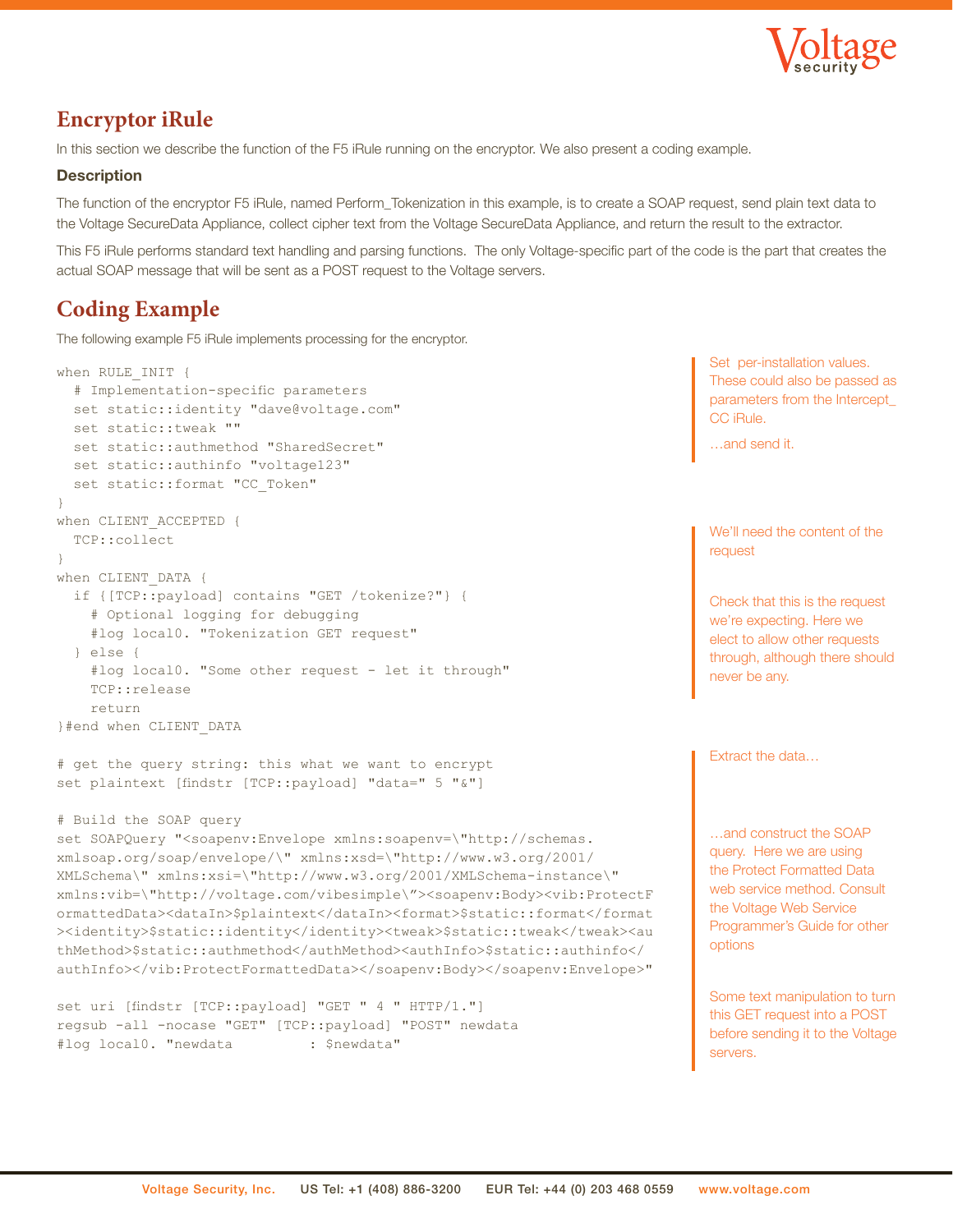

```
# Set the target of the POST
set newdata1 [string map "$uri /vibesimple/services/VibeSimpleSOAP"
$newdata]
# Add necessary new headers
set newHeaders "Accept-Encoding: gzip,deflate\r\nContent-Type: text/
xml;charset=UTF-8\r\nSOAPAction: \"http://voltage.com/vibesimple/
ProtectFormattedData\"\r\nContent-Length: [string length $SOAPQuery]\
r\n"
regsub -all -nocase "Accept: " $newdata1 "${newHeaders}Accept: " 
newdata2
set newdata3 ${newdata2}$SOAPQuery
TCP::payload replace 0 [TCP::payload length] $newdata3
TCP::release
when HTTP RESPONSE {
   # Collect HTTP response data
   if { [HTTP::header exists "Content-Length"]}{
    HTTP::collect [HTTP::header "Content-Length"]
   } else {
   # assuming we're doing one-at-a-time (as we must
   # be, since this explicitly calls ProtectFormattedData,
   # not the List variant
   # Given that, 300 bytes is plenty
    HTTP::collect 300
 }
} #end when HTTP_RESPONSE
when HTTP RESPONSE DATA {
  set wholeResponse [HTTP::payload]
   set token [findstr $wholeResponse "<dataOut xmlns=\"\">" 18 "</
dataOut>"]
  set newContent "<token>$token</token>"
   HTTP::payload replace 0 [string length [HTTP::payload]] 
${newContent}\r\n
   # not really worth maintaining the Chunked-Encoding
   HTTP::header remove Transfer-Encoding
   HTTP::header replace Content-Length [string length [HTTP::payload]]
} # end when HTTP_RESPONSE_DATA
                                                                                  Set the target of the POST 
                                                                                  request: this is important
                                                                                  Construct the POST request in 
                                                                                  steps.
```
Replace the request payload and send it on

Collect the response data

Parse the token out of the response from the Voltage server, place it in an easily parsed response and send it back to the caller (the Intercept\_CC F5 iRule)